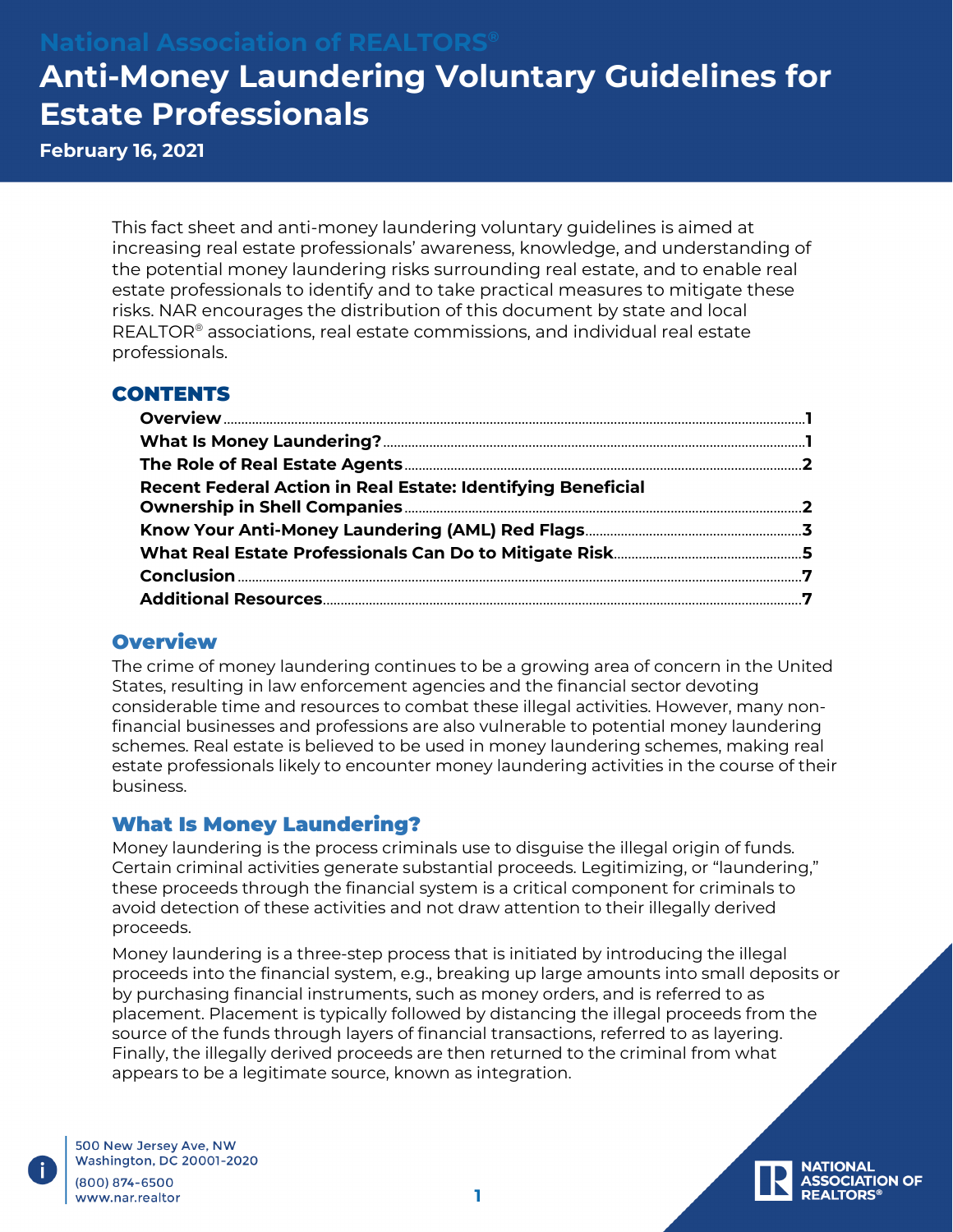# **Anti-Money Laundering Voluntary Guidelines for Estate Professionals**

**February 16, 2021**

A real estate transaction can be used in any one of the three stages of money laundering. For example, if an individual purchases a home and uses illegal funds as part of the down payment, the real estate would be used for the integration step.

Generally speaking, most money laundering activities are concentrated in the financial sectors. For this reason, banks and other financial institutions are subject to antimoney laundering/counter-terrorist financing (AML) laws and regulations, primarily the Bank Secrecy Act (BSA), and are required to have safeguards in place to help detect and mitigate money laundering activity. However, other industries, including as real estate, can also be exposed to questionable business practices and be utilized as a vehicle for money laundering activities.

#### <span id="page-1-0"></span>The Role of Real Estate Agents

As a general matter, the real estate agent's AML risk is substantially mitigated by the fact that the great majority of real estate transactions involve regulated entities such as banks and non-bank mortgage companies, which have BSA obligations. However, when a transaction steps outside the norm or in cases where certain risk factors are present, as detailed below, a real estate agent could face an elevated chance of encountering a possible money-laundering scheme and should consider taking measures to address the risk.

As a real estate professional, knowledge of how real estate transactions normally progress enable one to recognize and evaluate whether variances from the norm may signify an enhanced AML risk. This is an important way real estate agents can help to mitigate AML risk in real estate transactions, and requires brokers and agents to be aware of how real estate transactions may be used in illegal financing schemes and steps to detect and deter those activities.

Being familiar with the signs of money laundering activity in the real estate market will help real estate agents:

- a. Identify potential money laundering activities;
- b. Take appropriate steps to mitigate the money laundering risk; and
- c. If necessary, alert the proper authorities to help deter and mitigate the use of real estate in money laundering schemes.

### <span id="page-1-1"></span>Recent Federal Action in Real Estate: Identifying Beneficial Ownership in Shell Companies

The Financial Crimes Enforcement Network (FinCEN), a bureau of the U.S. Treasury Department, issued its first Geographic Targeting Order (GTO) aimed at combatting money laundering and illicit financial crimes involving real estate in 2016. These GTOs have been renewed biannually, and require U.S. title companies to identify individuals (the "beneficial owners") behind certain legal entities used to purchase residential real estate without bank loans or external financing in specific areas. Pursuant to the GTOs, covered businesses, primarily title companies and their subsidiaries, are subject to data

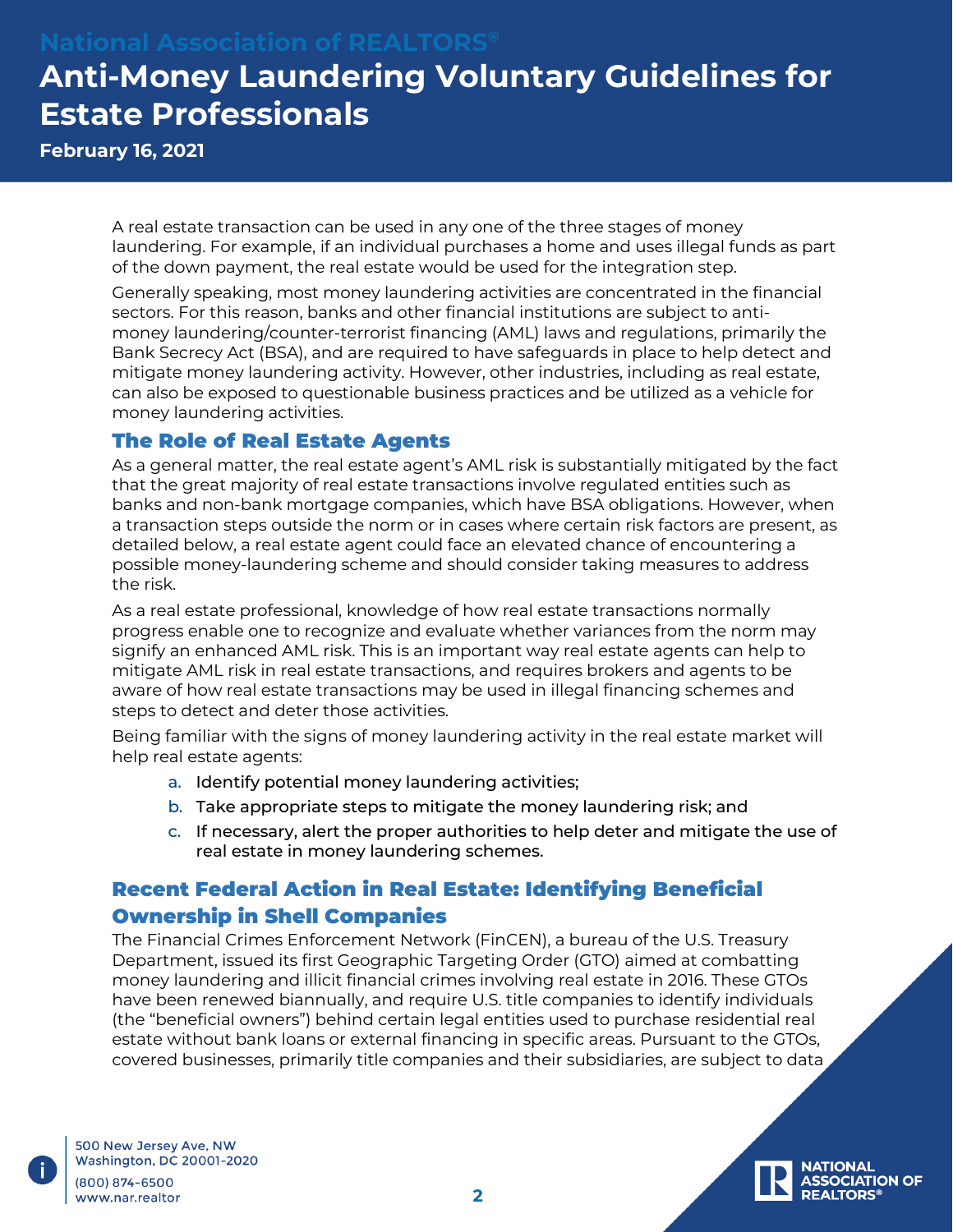# **Anti-Money Laundering Voluntary Guidelines for Estate Professionals**

**February 16, 2021**

collection and reporting requirements concerning the beneficial owners of covered transactions.

Covered transactions include residential real estate purchases for \$300k or more by a legal entity made, at least in part, by cash, check, money order in any form, a fund transfer or virtual currency. A legal entity is a corporation, limited liability company, partnership, or other similar business entity. The GTOs apply to covered transactions in the following jurisdictions:

- San Diego, Los Angeles, San Francisco, Santa Clara, and San Mateo Counties in California;
- Miami-Dade, Broward, and Palm Beach Counties in Florida;
- The City and County of Honolulu in Hawaii;
- Cook County in Illinois;
- Suffolk and Middlesex Counties in Massachusetts;
- Clark County in Nevada;
- Bexar, Tarrant, and Dallas Counties in Texas;
- The Boroughs of Brooklyn, Queens, Bronx, Manhattan, and Staten Island in New York; and,
- King County in Washington.

Real estate professionals do not have any affirmative duties under the GTOs, but a title insurance company may request information from real estate professionals to help maintain its compliance with the GTOs. Real estate professionals are encouraged to cooperate and provide information in their possession. Keep in mind that these communications should not affect the real estate timeline for closing, as title companies are required to report GTO covered transactions to FinCEN within 30 days of the closing.

In late 2020, Congress passed the National Defense Authorization Act (NDAA) over a Presidential veto. NDAA included major anti-money laundering reforms designed to modernize the current anti-money laundering regime. The new law mandates the disclosure of beneficial ownership information by legal entities formed under state law, and the law calls for enhanced information sharing among government agencies, financial institutions, and law enforcement. Legal entities will now be required to disclose beneficial ownership information to the Financial Crimes Enforcement Network (FinCEN), a bureau within the Treasury Department. FinCEN is responsible for securely maintaining the beneficial ownership information. The disclosure of beneficial ownership information is aimed at preventing the formation and misuse of anonymous shell companies for illicit financial purposes, including money laundering.

### <span id="page-2-0"></span>Know Your Anti-Money Laundering (AML) Red Flags

Every real estate professional should be aware of certain identified warning signs of money laundering activity in connection with real estate. Becoming familiar with these

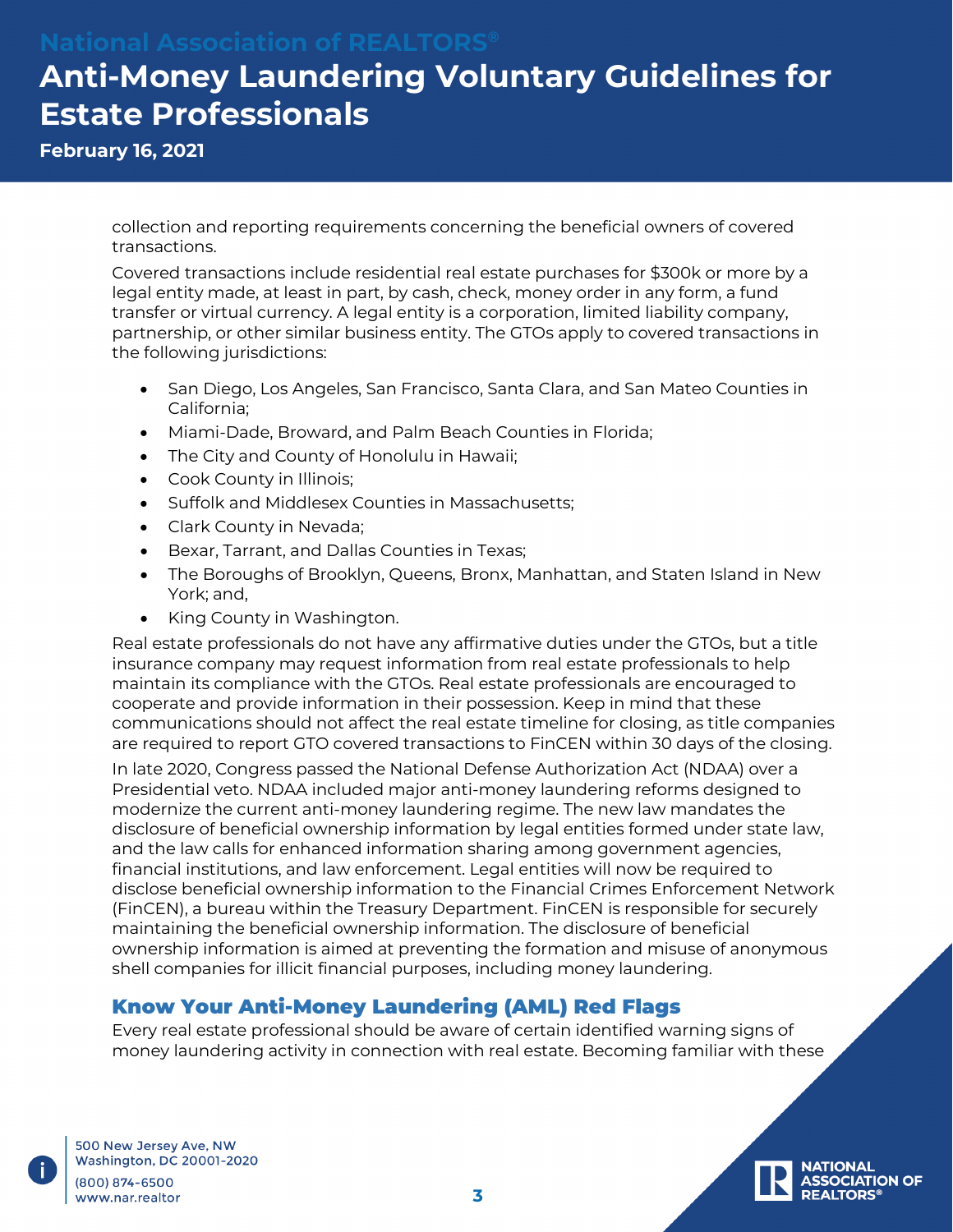# **Anti-Money Laundering Voluntary Guidelines for Estate Professionals**

**February 16, 2021**

red flags will allow real estate professionals to assist and help minimize the use of real estate as a vehicle for money laundering activities.

In general, these risk factors (red flags) can be grouped in the three categories: country/geographic, customer, and transaction risk.

#### 1. Geographic Risk:

Geographic risk may arise because the customer and/or the source of the customer's funds are located in a jurisdiction that has a weak AML regime, supports or funds terrorism, or has a high degree of political corruption. The Office of Foreign Assets Control (OFAC) of the U.S. Treasury Department maintains a list of jurisdictions subject to sanctions, and a good source of locations posing a heighted AML risk. OFAC administers and enforces economic and trade sanctions based on U.S. foreign policy and national security goals.

OFAC-administered sanctions can be either comprehensive or selective, and generally restrict or prohibit dealings (including business and financial activities) by U.S. persons or in the United States that involve countries (or persons) subject to OFAC sanctions. Countries subject to comprehensive OFAC sanctions include Iran, Cuba, and Syria. The names of individuals, groups, and entities subject to OFAC sanctions are generally listed on **OFAC's List of Specially Designated Nationals** and [Blocked Persons.](https://home.treasury.gov/policy-issues/financial-sanctions/specially-designated-nationals-and-blocked-persons-list-sdn-human-readable-lists)

Additionally, transactions in one of the jurisdictions covered by the GTOs and involving all cash wire transfers, may be a higher risk as well.

#### 2. Customer Risk:

- Location of property in relation to the buyer.
	- o Is there a large unexplained geographic distance between the two?
- Unusual involvement of third parties.
- Titling a residential property in the name of third party;
	- o For example, a friend, relative, business associate, or lawyer; or,
	- o Use of legal entities (corporations, LLCs or partnerships) that obscure the identity of the person who owns or controls them without a legitimate business explanation.
- Involvement of a high-ranking foreign political officials or their family members.
- Location of the Buyer.
	- o It is important to know the location of the buyer, and to determine whether the buyer resides in a jurisdiction that is on the OFAC list of jurisdictions that may pose a geographic risk.

#### 3. Transaction Risk:

■ Under or over-valued properties.

500 New Jersey Ave, NW Washington, DC 20001-2020 (800) 874-6500 www.nar.realtor

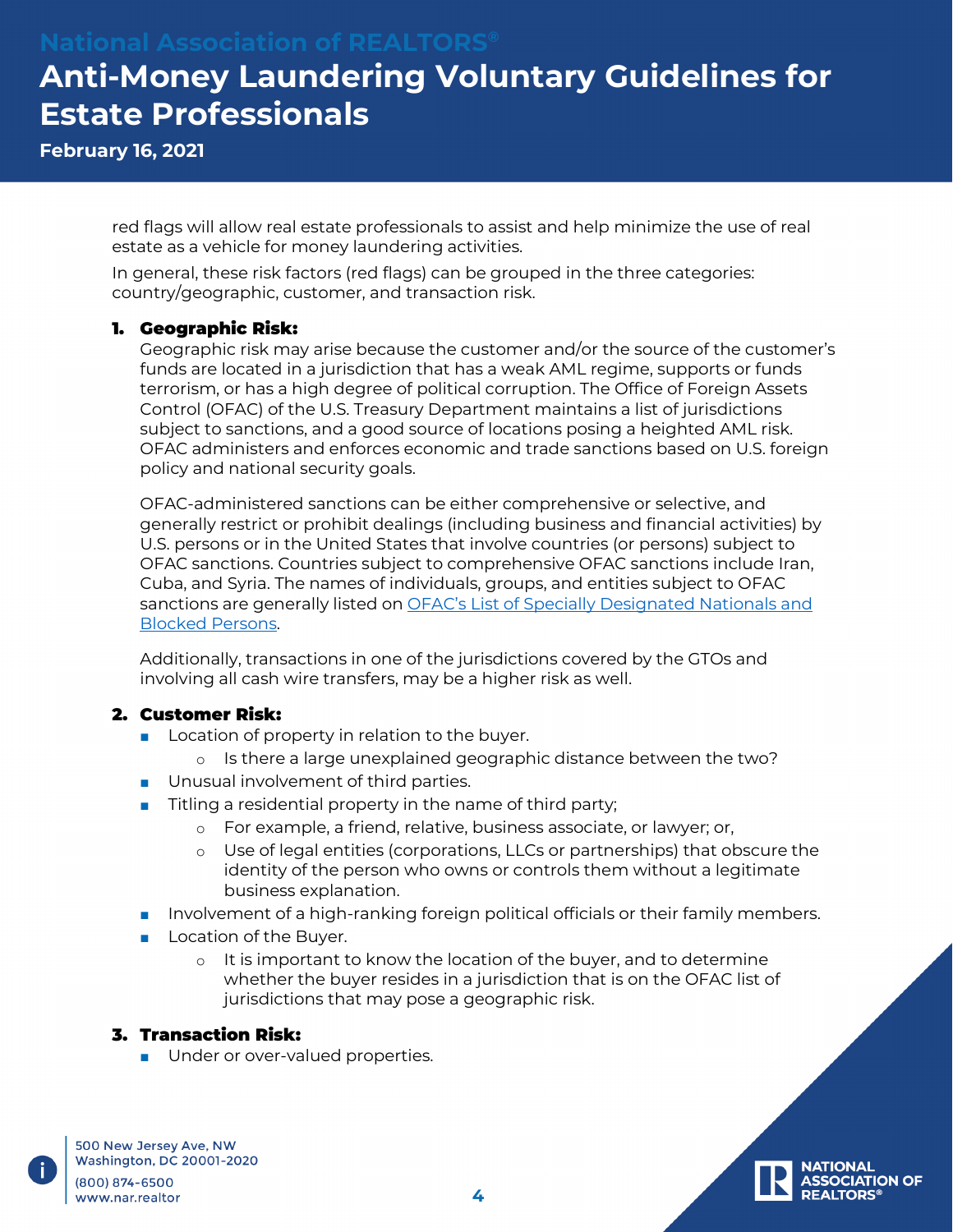# **Anti-Money Laundering Voluntary Guidelines for Estate Professionals**

**February 16, 2021**

- o For example, is the property owner selling the property for significantly less than the purchase price?
- o Does the seller seem disinterested in obtaining a better price?
- Use of large amounts of cash.
	- o Buyer brings actual cash to the closing.
	- o The purchase of a property without a mortgage, where it does not match the buyer profile.
- Property purchases inconsistent with the individual's occupation or income.
	- Is the property being purchased significantly beyond the purchaser's means?
- Immediate resale of the property (without reasonable explanation).
	- o Especially if the sale entails a significant increase or decrease in the price compared to the prior purchase price, without a reasonable explanation.
- Speed of transaction (without reasonable explanation).
- Unusual source of funding.
	- o For example: use of third-party funds to purchase a property where it does not make sense, i.e. third-party is not a parent, sibling, etc., use several different sources of funds without logical explanation, funding coming from a business but property not being held in business' name, or purchase of property does not match the business' purpose.
- Purchases made without viewing the property, and lack of interest in the property characteristics.
- Transactions occurring in cryptocurrency where the house is not listed in cryptocurrency.
- Transactions occurring with persons or entities involved in the marijuana sales or marijuana adjacent businesses.
- Any other activities which demonstrate suspicious behavior and do not make professional or commercial sense based on the agent's familiarity with the real estate industry and the normal course of business.

### <span id="page-4-0"></span>What Real Estate Professionals Can Do to Mitigate Risk

The presence of a single risk factor, or even multiple factors, does not necessarily mean the purchaser or seller is engaging in money laundering activities. The role of real estate agents is to be familiar with these risk factors, and exercise sound judgment based on their knowledge of the real estate industry, and when a combination of these factors truly raises a red flag, know the proper action to take.

#### 1. Know Your Customer/Customer Due Diligence (CDD)

This is a critical component of the role real estate professionals can play in helping to identify and combat money laundering. Knowing an agent's true customer and

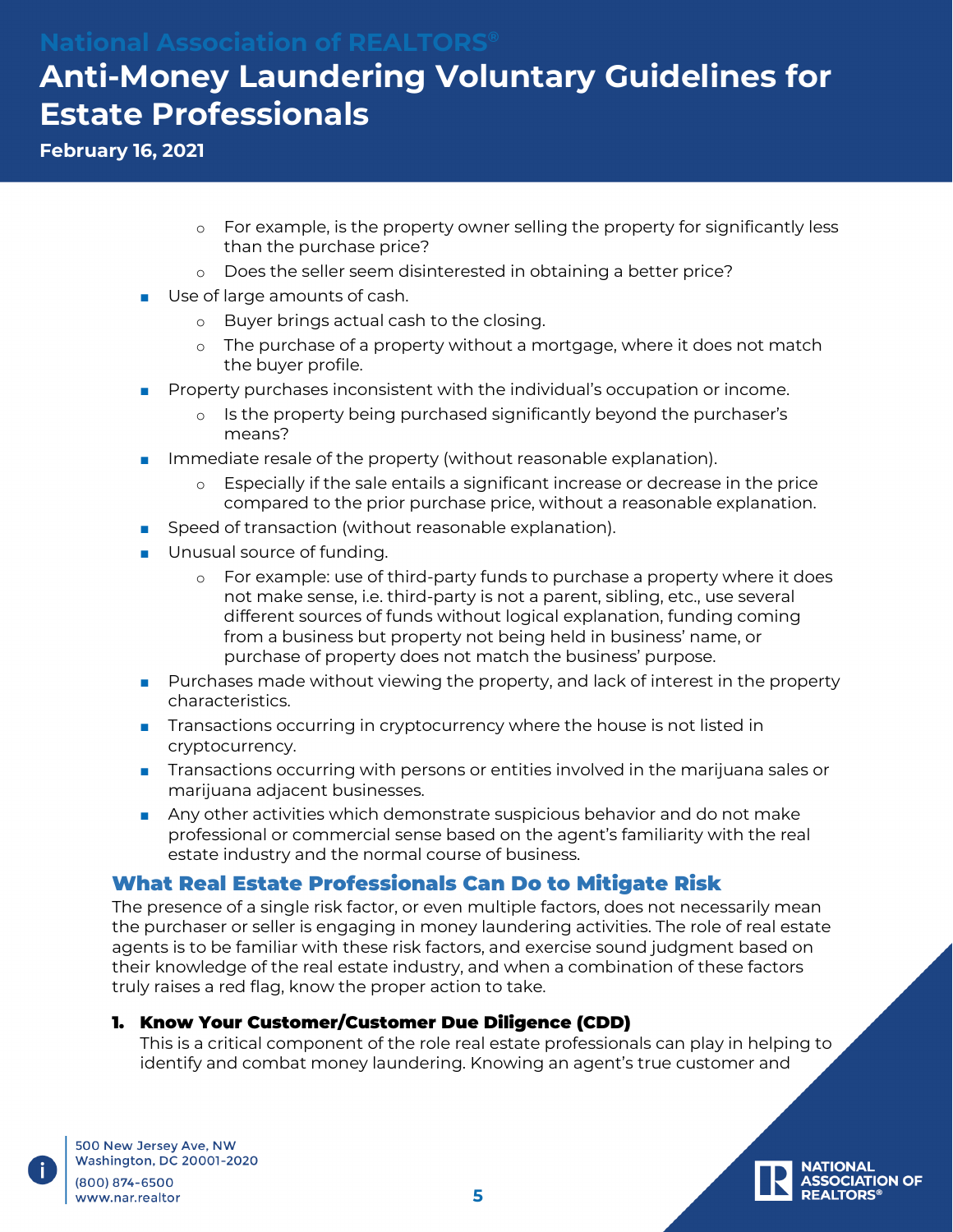# **Anti-Money Laundering Voluntary Guidelines for Estate Professionals**

**February 16, 2021**

understanding their interest and planned use for a property will help agents detect red flags, and mitigate AML risks.

The process by which the real estate agent forms a reasonable belief that they know the true identity customer and is then able to assess AML risk, is commonly referred to as know-your-customer or customer due diligence (CDD). In cases where red flags are present, the agent should apply increased levels of CDD, which may include the following:

- **i.** Obtain additional information, a driver's license, passport or other reliable identification document, to confirm the true identity of the customer.
- **ii.** If a legal entity is involved, such as a corporation or LLC, take additional measures to identify who actually controls or owns the entity and take riskbased measures to verify the identity of the owner (the beneficial ownership information).
- **iii.** Obtain other appropriate information based on the agent's experience and knowledge to understand the customer's circumstances and business.
- **iv.** Notify senior management about the higher risk customer or a particular situation that raises red flags to monitor the relationship and transaction with the customer.

#### 2. Reporting Suspicious Activity

When confronted with suspicious activity, real estate agents always have the option of voluntarily reporting the information to local law enforcement or the FBI or by filing with FinCEN, a suspicious activity report.

Agents should consider filing a suspicious activity report (SAR), when red flags are present or there is reasonable suspicion a real estate transaction may be a vehicle for illegal financing activity. SARs are primarily designed for use by financial institutions and are a significant tool for law enforcement agencies to combat money laundering.

As stated in their <u>2017 Advisory</u>, "[p]ersons filing SARs should note that FinCEN protects the confidentiality of such filings." FinCEN also clarified that "[w]hen reporting suspicious activity, persons involved in real estate closings and settlements should note that they can benefit from protection from civil liability," citing to 31 U.S.C. § 5318(g)(3)(A). This section applies to "financial institutions," which includes real estate professionals, even though no regulations are currently imposing BSA/AML monitoring requirements. FinCEN's guidance suggests that there is support for a civil liability bar in the context of filing a voluntary SAR. However, real estate agents should thoroughly evaluate circumstances of the suspicious activity and consider consulting an attorney prior to filing a SAR.

The electronic SAR form is available at:<http://bsaefiling.fincen.treas.gov/main.html> [\(link is external\).](http://bsaefiling.fincen.treas.gov/main.html)

For further information or assistance regarding how to file a SAR, real estate professionals may call FinCEN's Regulatory Helpline 1-800-949-2732.

500 New Jersey Ave, NW Washington, DC 20001-2020 (800) 874-6500 www.nar.realtor